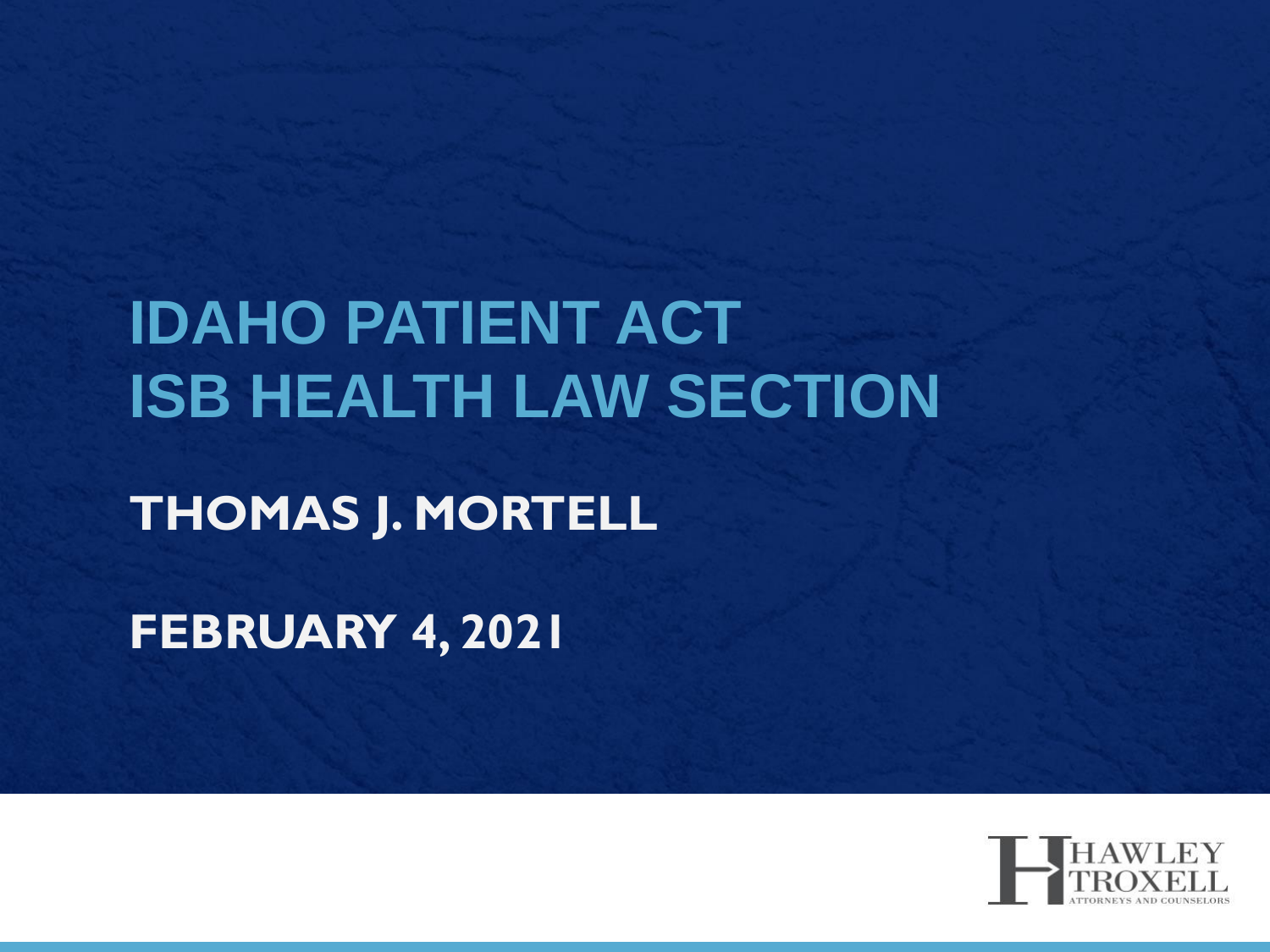## **IDAHO PATIENT ACT**

- Idaho Code 48-301 through -312
- Passed by 2020 legislature
- Pushed by Frank Vandersloot
- Response to what was perceived as abusive collection practices in SE Idaho by health care providers

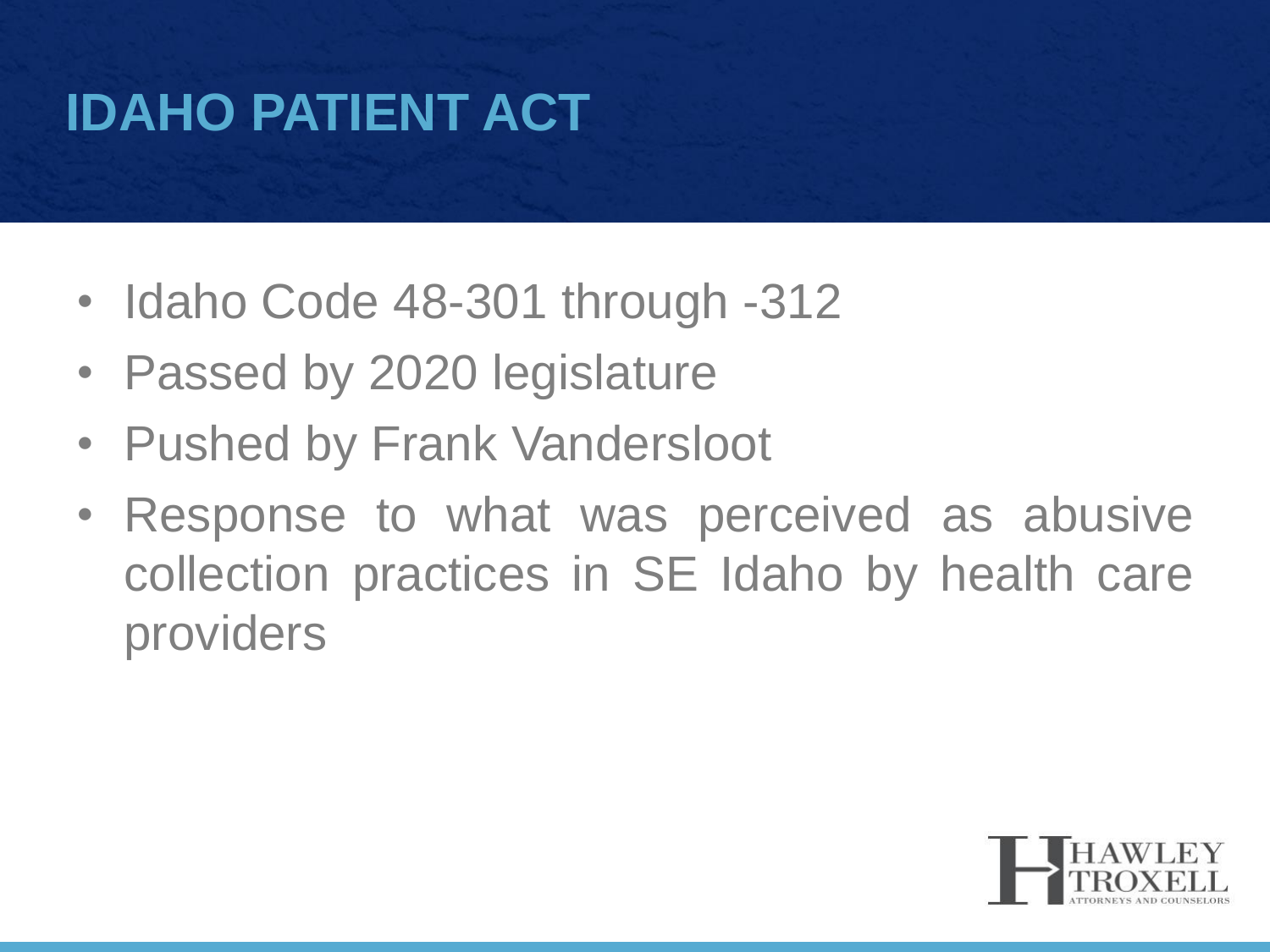## **IDAHO PATIENT ACT**

- Originally effective January 1, 2020
- Adds hoops to jump through before you can sue a patient and recover your attorney fees

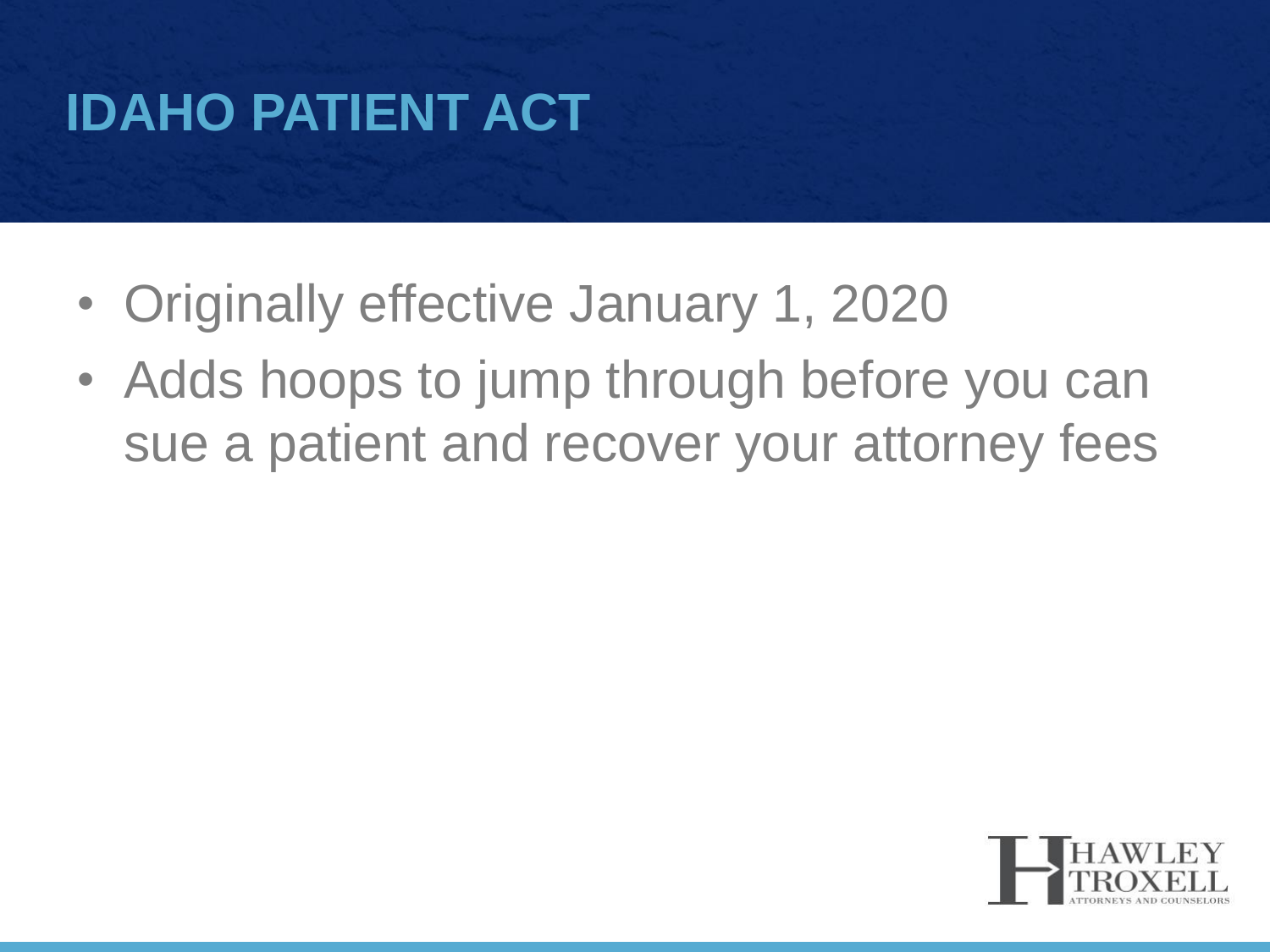#### **EXTRAORDINARY COLLECTION ACTIONS**

- Negative credit report
- Third-party collections
- Lawsuit against patient
- Liens on property or assets
- Garnishing bank accounts or wages
- See I.C. 48-302(3)
- Demand letters not included I.C. 48-312

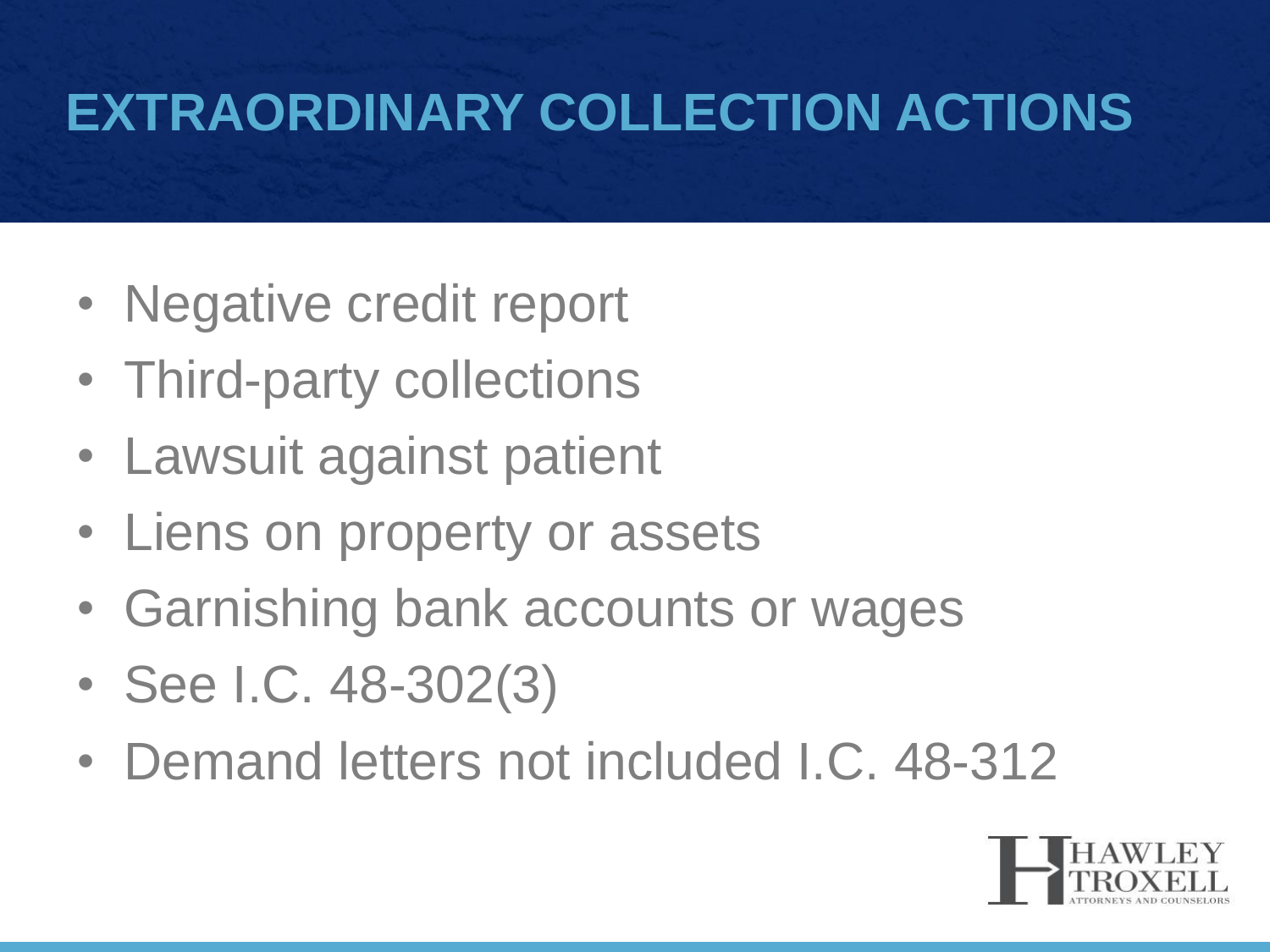#### **BEFORE YOU USE EXTRAORDINARY COLLECTION ACTIONS**

- Within 45 days of service, all providers must submit claims to the patient's insurance company or bill the patient directly. I.C. 48- 304(1)
- Within 60 days of service, the health care facility must provide a "Consolidated Summary of Services" to the patient. I.C. 48-304(2)
- A Final Statement must go to the patient. There is no time limit to process and finalize a claim. 48-304(3)

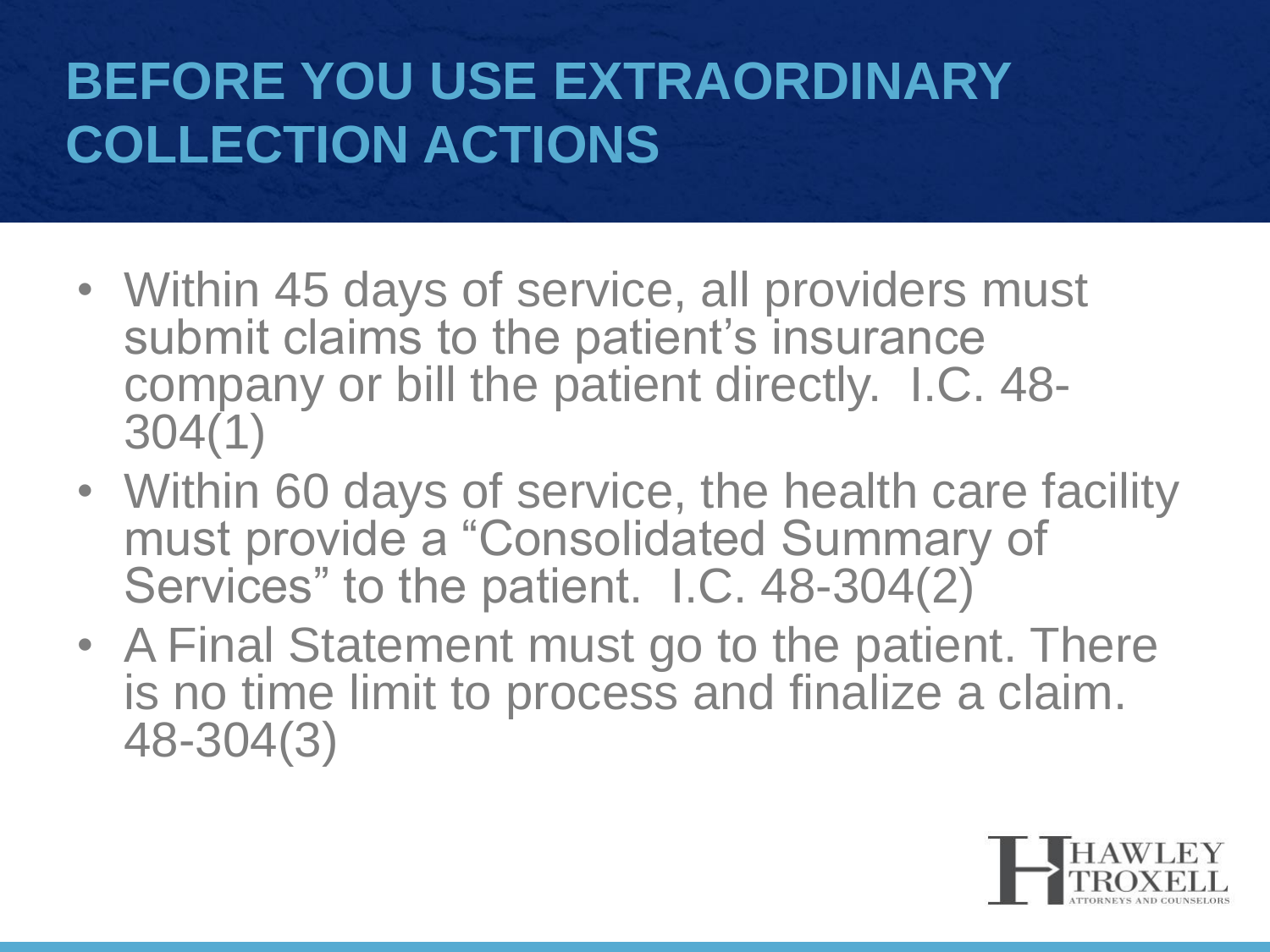#### **BEFORE YOU USE EXTRAORDINARY COLLECTION ACTIONS**

- The provider must wait 60 days from receipt of the final statement before charging interest. I.C. 48-304(4)
- The provider must wait 90 days from receipt of the final statement before taking an extraordinary collection action. I.C. 48-304(5)

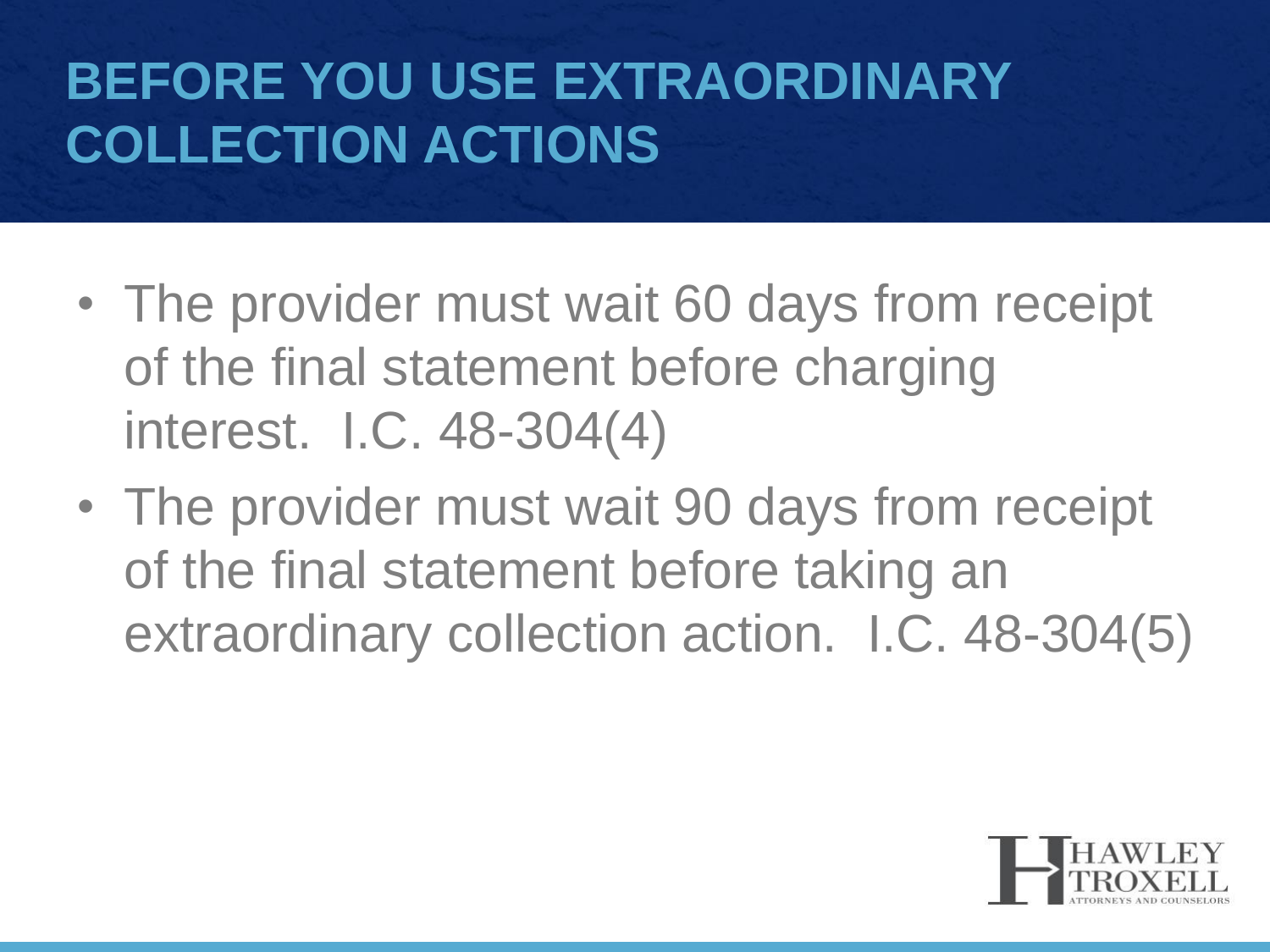#### **EXTRA 45 DAYS TO SUBMIT CLAIMS**

- See I.C. 48-306
- But provider forgoes its ability to collect attorney fees and costs from patient.
- Collection limited to amount of final statement and that's it.
- See also HB 42 described below.

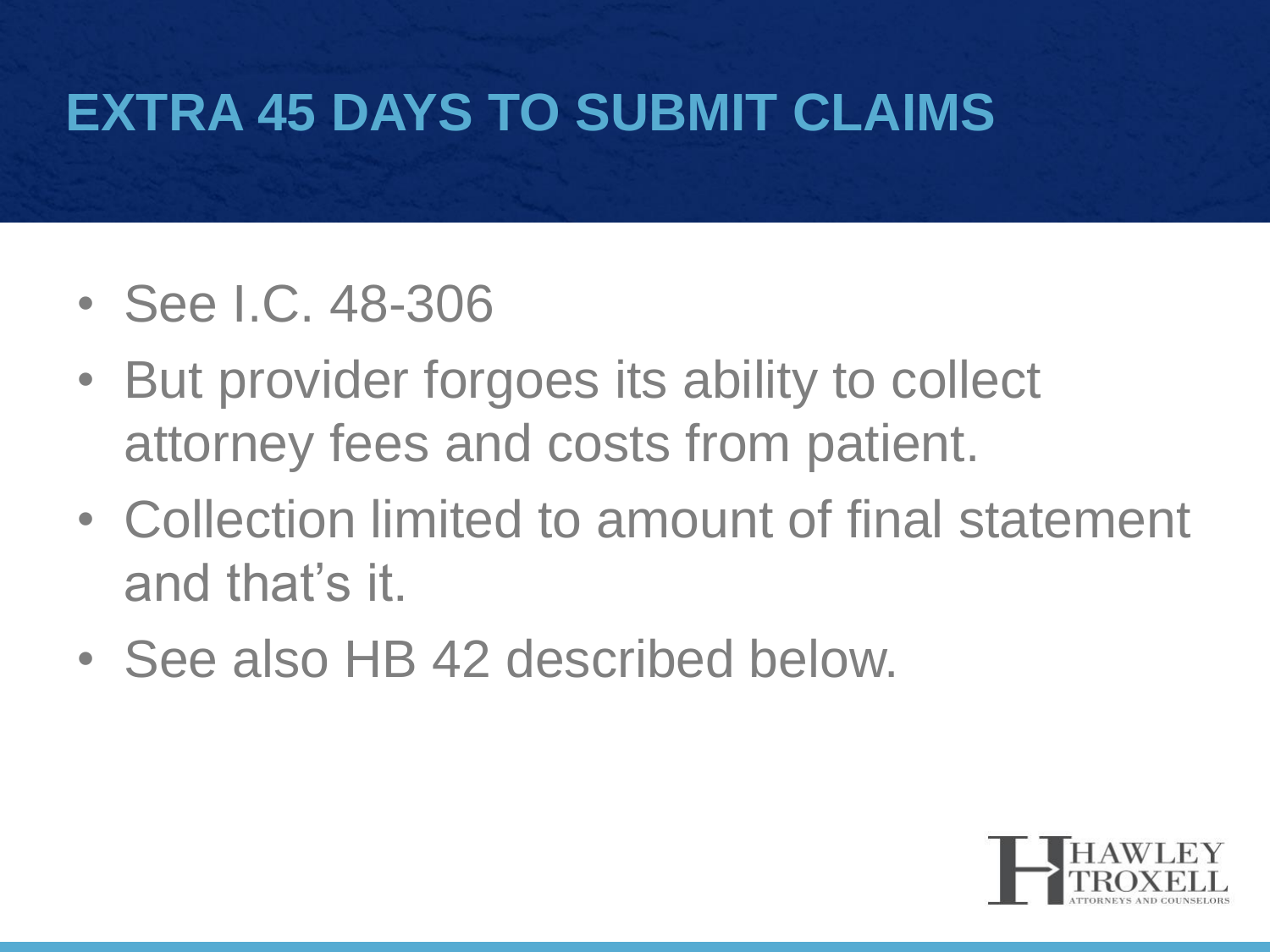#### **CONSOLIDATED SUMMARY OF SERVICES**

- CSS sent within 60 days of service. I.C. 48- 304(2).
- Required information:
	- Patient name and contact information, including telephone number
	- Name and contact information, including telephone number of the health care facility where services were provided

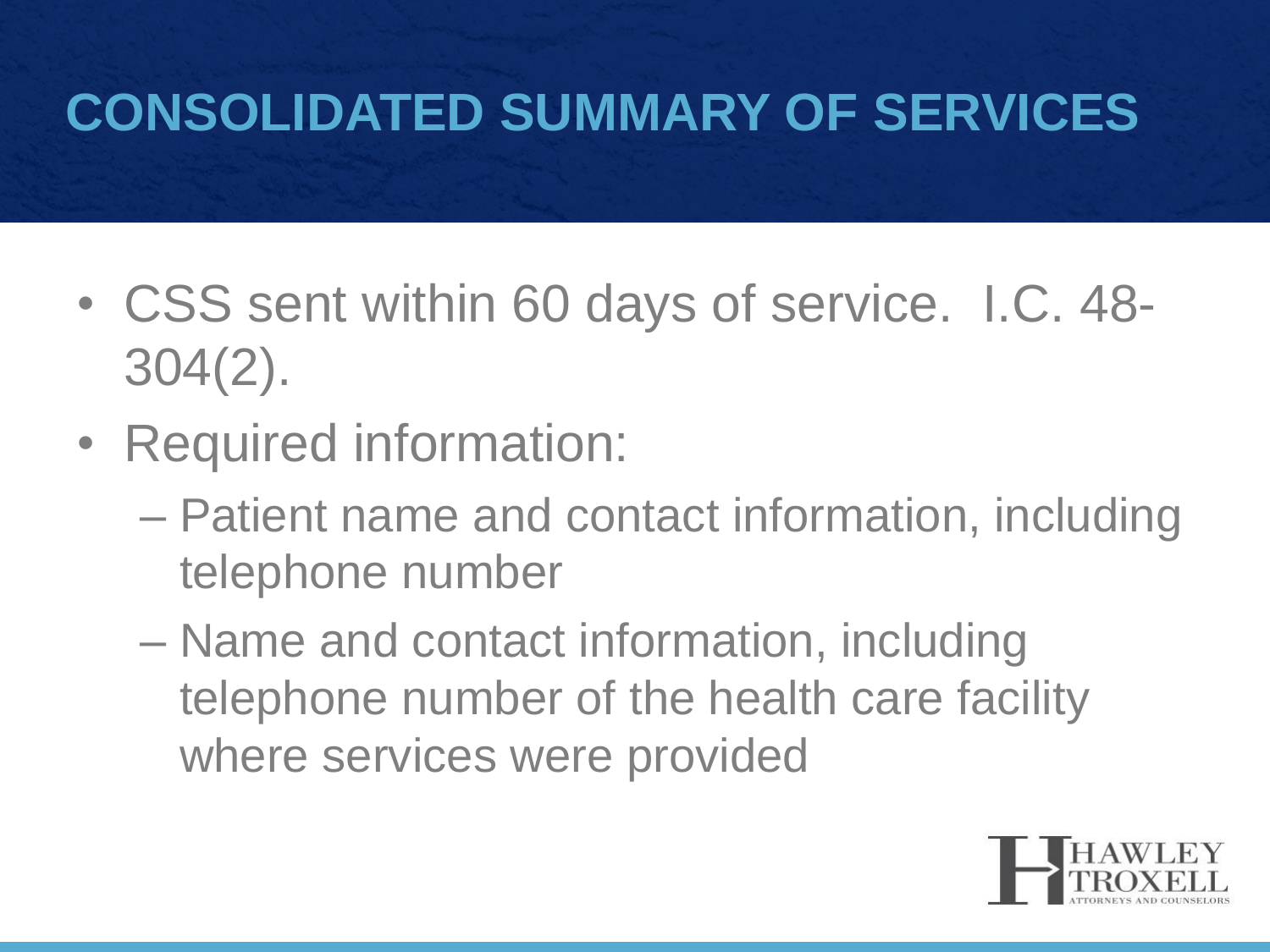#### **CONSOLIDATED SUMMARY OF SERVICES**

- Date and duration of visit to the facility
- –General description of goods and services provided to the patient with name, address and telephone number of each billing entity or provider group whose providers provided services

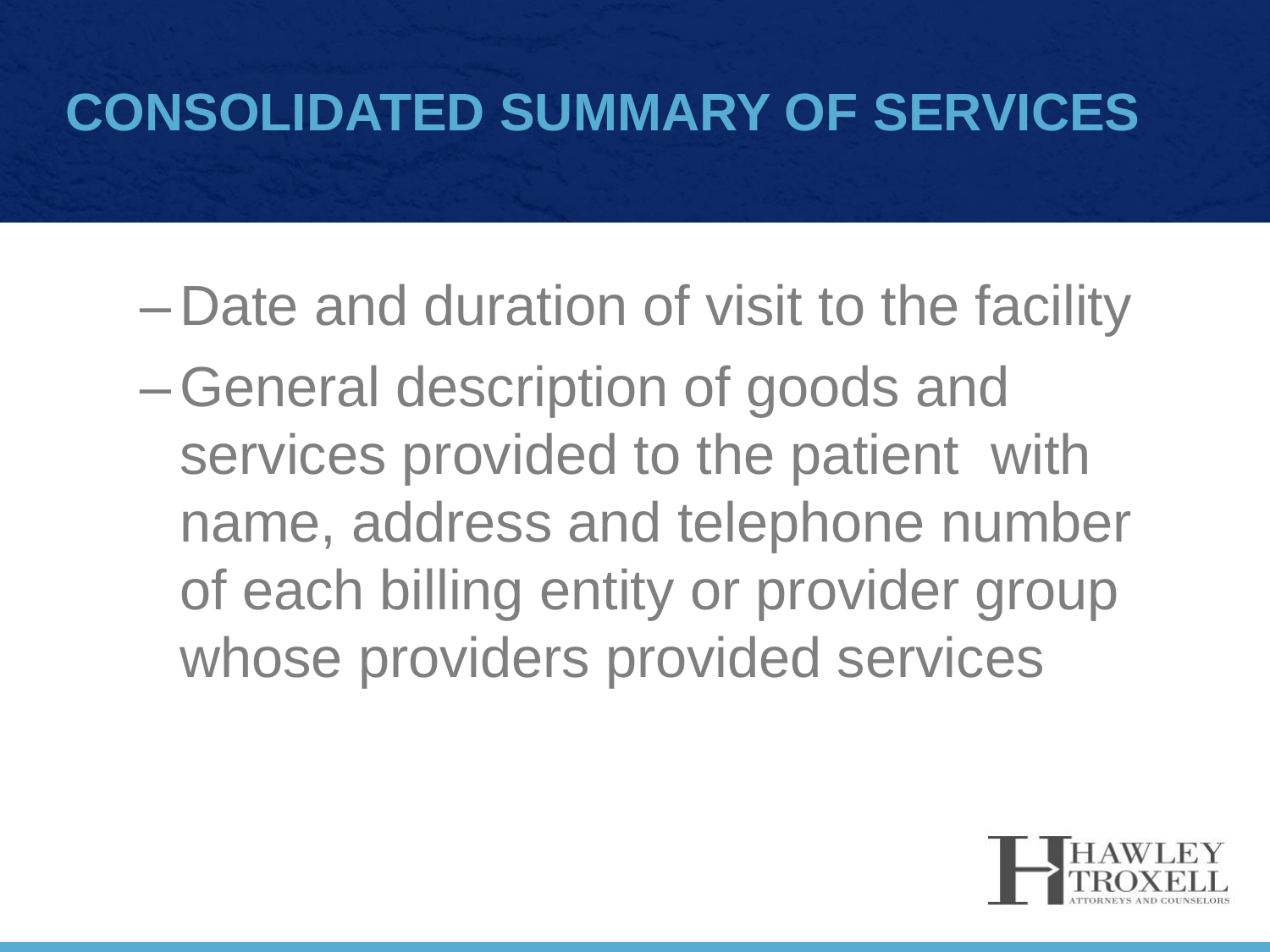#### **REQUIRED LANGUAGE IN CSS**

• *"This is Not a Bill. This is a Summary of Medical Services You Received. Retain This Summary for Your Records. Please Contact Your Insurance Company and the Health Care Providers Listed on this Summary to Determine the Final Amount You May Be Obligated to Pay.*"

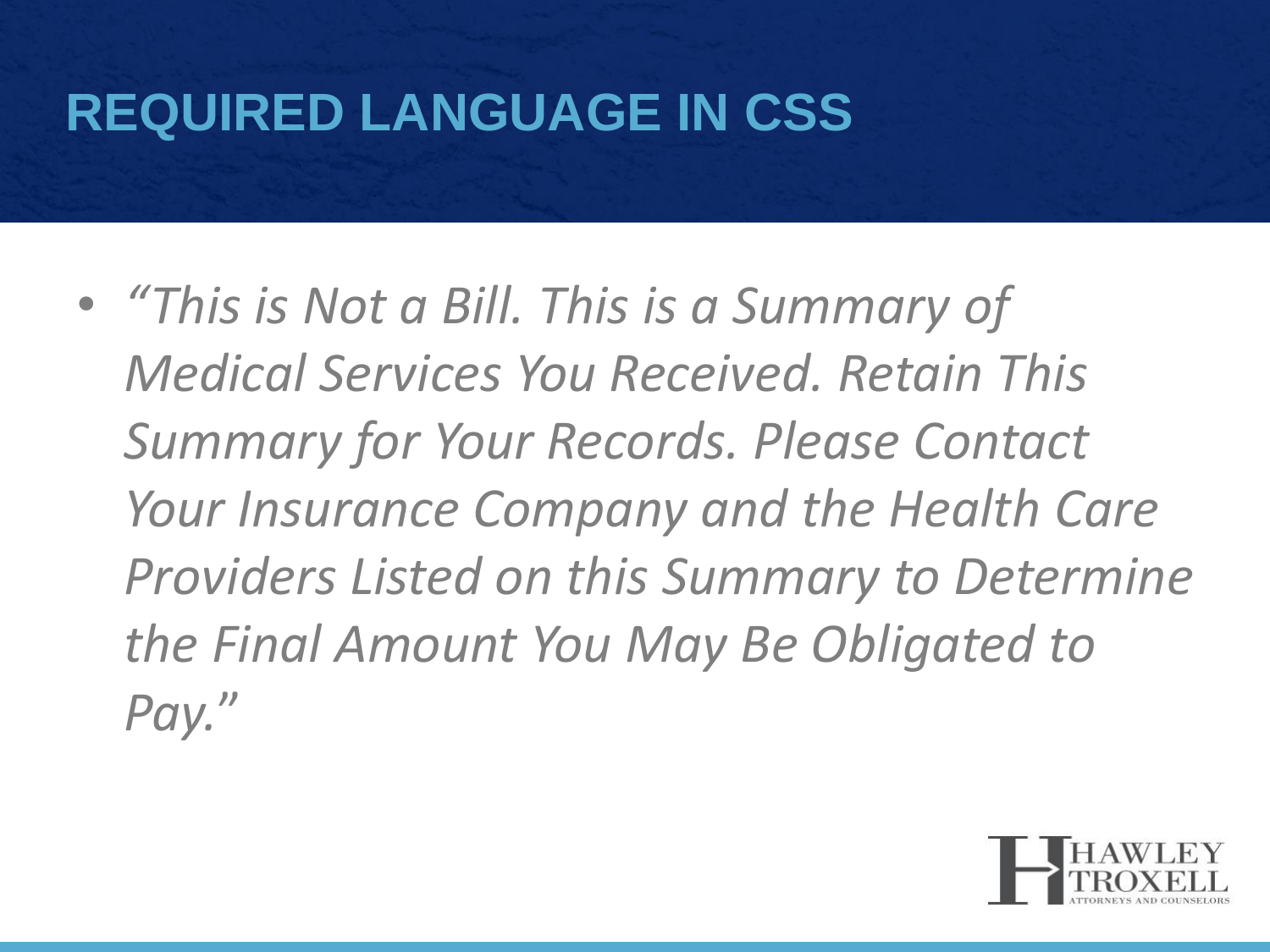## **NOT REQUIRED IN CSS**

- Costs or charges of Services
- Patient Insurance Information
- Individual physician or clinician names rather than an individual provider name, the CSS can include the provider group name or their billing service.
- The intent is that the patient knows who to expect a bill from and who to contact if they do not receive a bill.

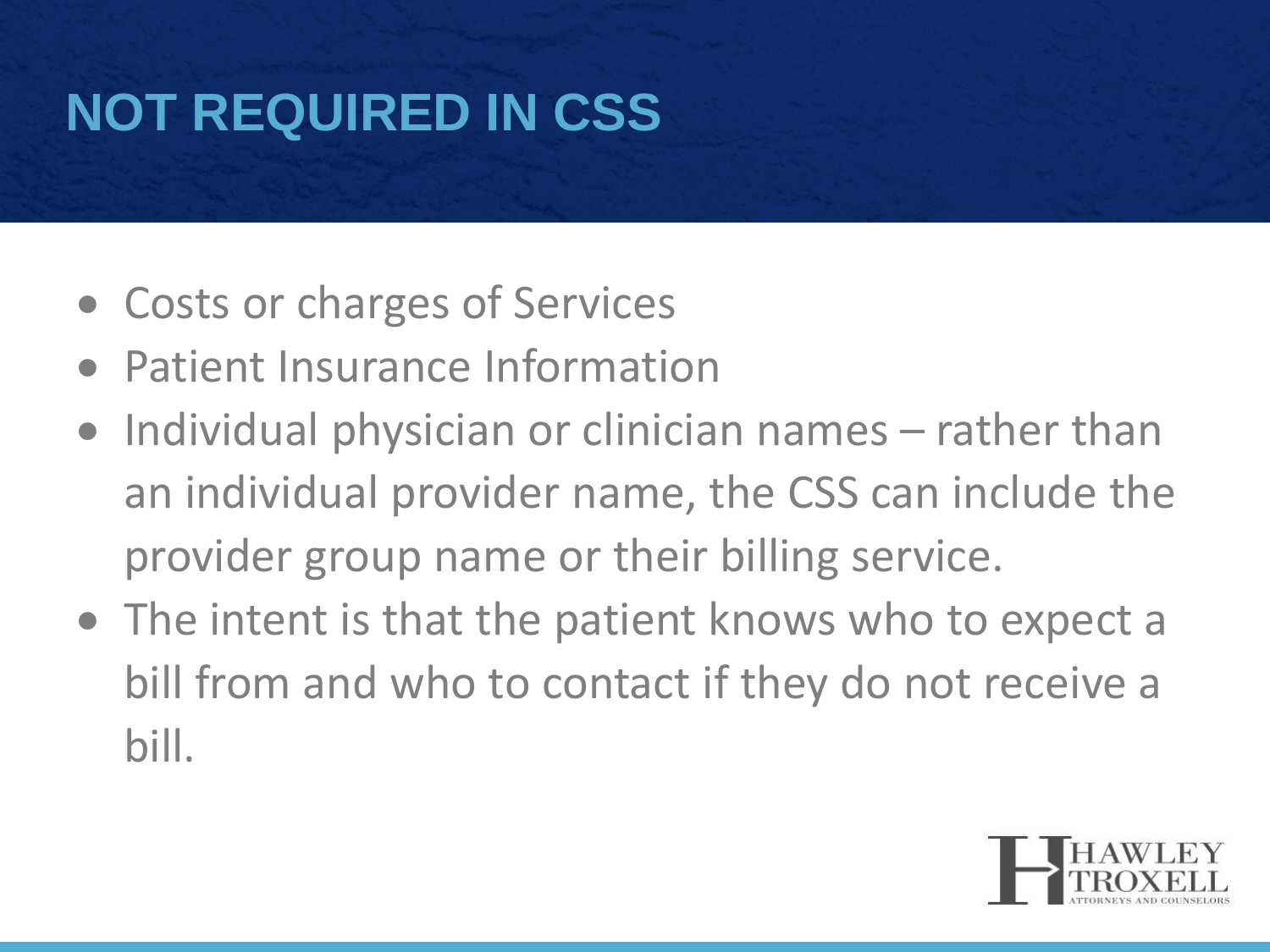#### **HOW TO PROVIDE CSS TO PATIENT**

- In person at discharge
- First-Class Mail
- With patient's written consent, CSS may be sent via email or patient portal.

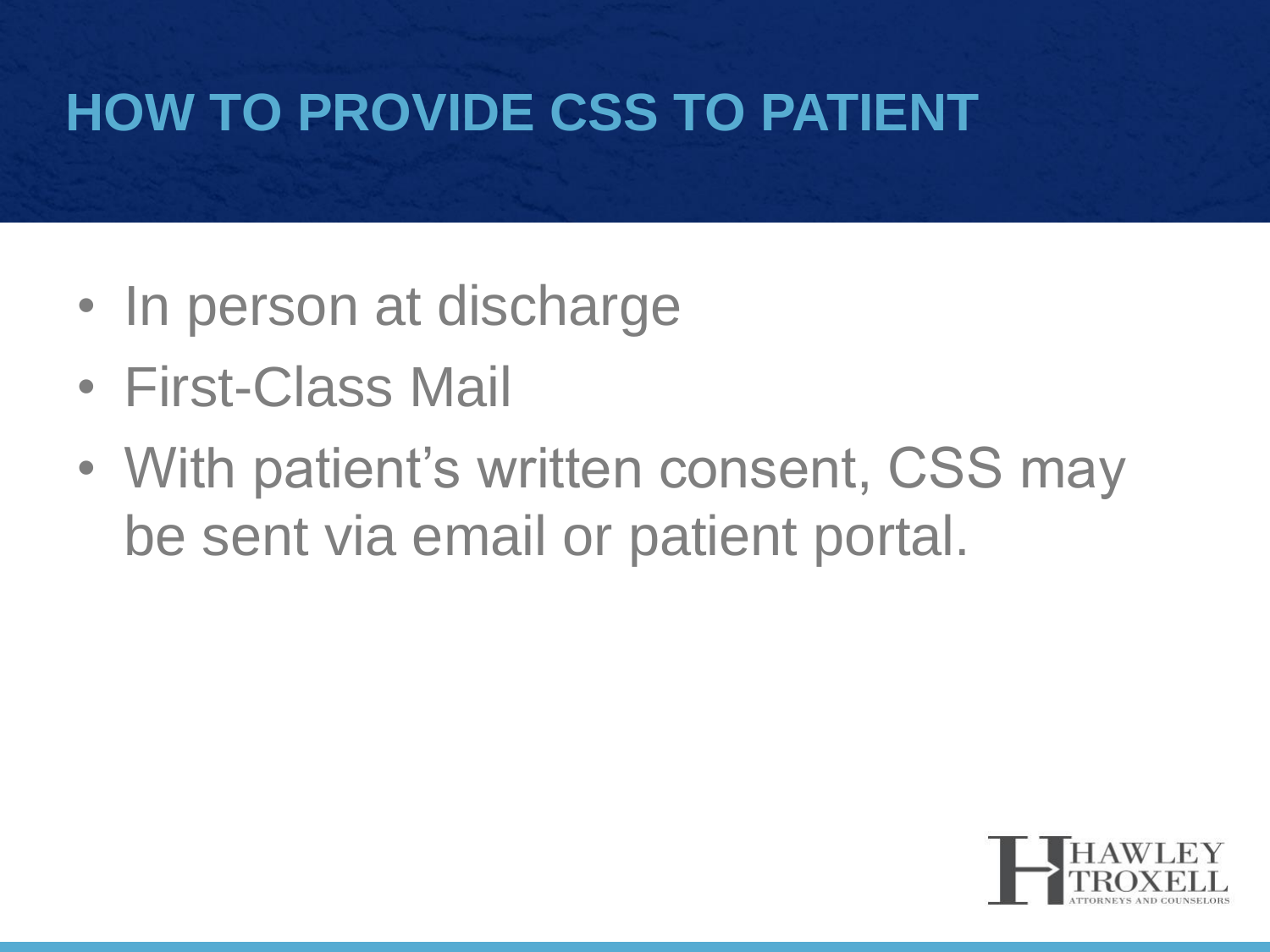#### **CSS NOT REQUIRED IF –**

- 1) Patient will receive a final statement from a single billing entity for all services for services provided in the facility
- It is important to document that the patient has been informed of the billing entity

• 2) Patient is clearly informed in writing of the name, phone number and address of the billing entity

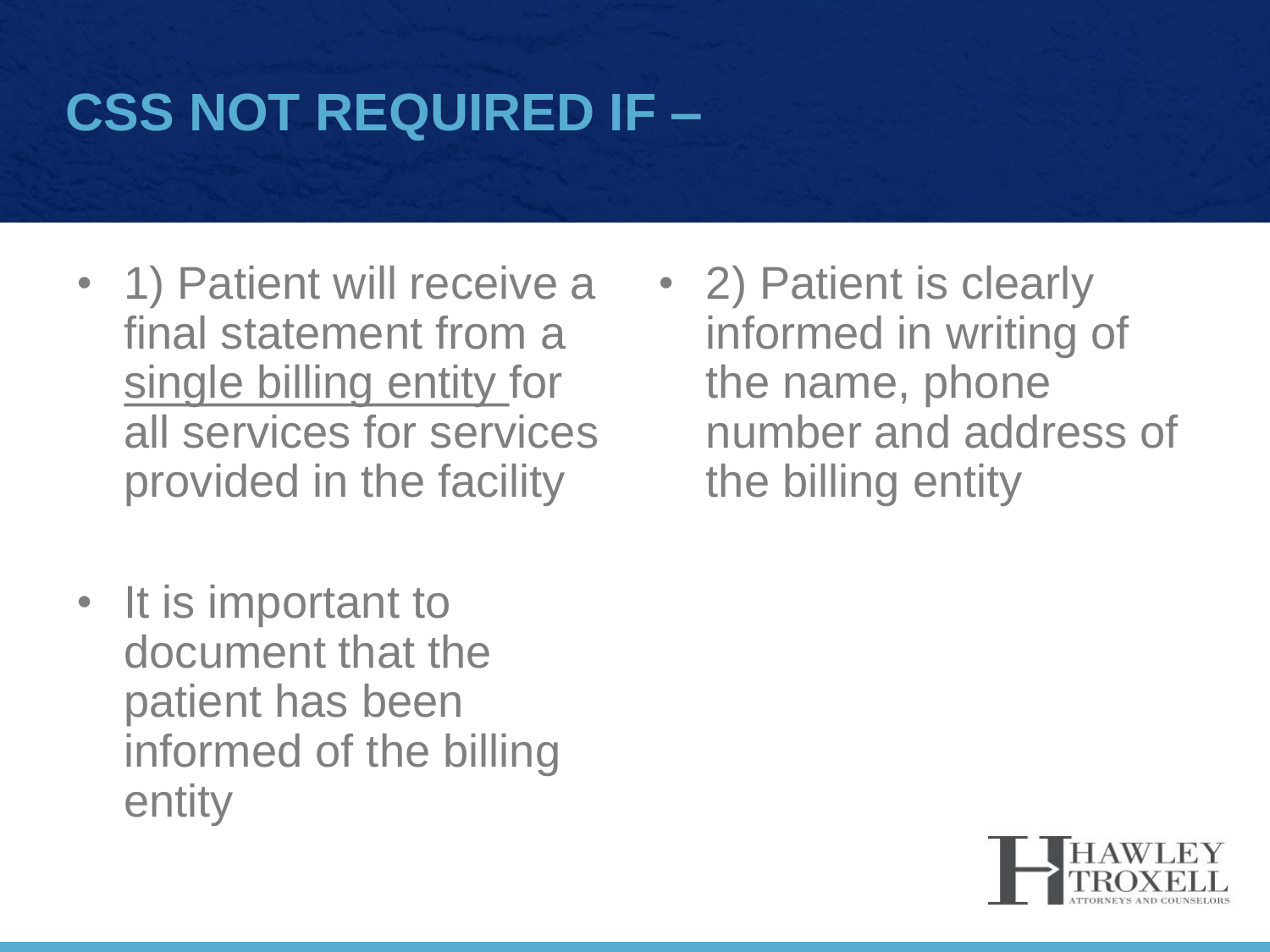#### **CAN TAKE AN EXTRA 90 DAYS FOR CSS**

- See generally I.C. 48-306.
- Forgo the ability to collect legal costs from patient.
- Can only collect the amount of the final statement and that's it.
- If you don't send a CSS, your independent providers will be barred from receiving their attorney fees and costs if they sue the patient.
- See also HB 42 described below.

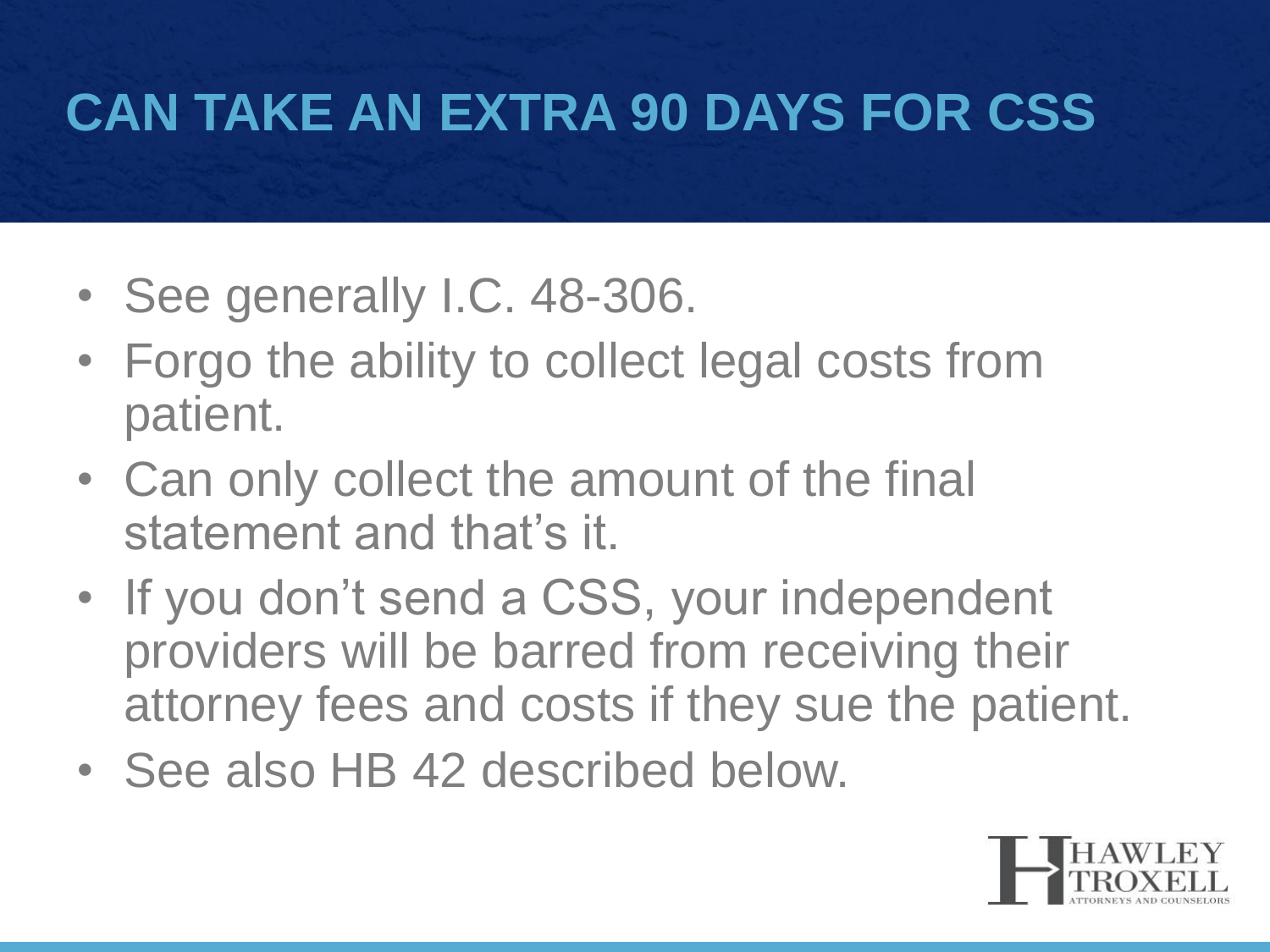#### **FINAL STATEMENT**

- Must go to the patient:
- 60 days before interest can be charged
- 90 days before taking extraordinary collection action.
- With written consent of patient, the Final Statement may be sent via email or other electronic means, such as a patient portal
- Must be able to prove Final Statement was sent.

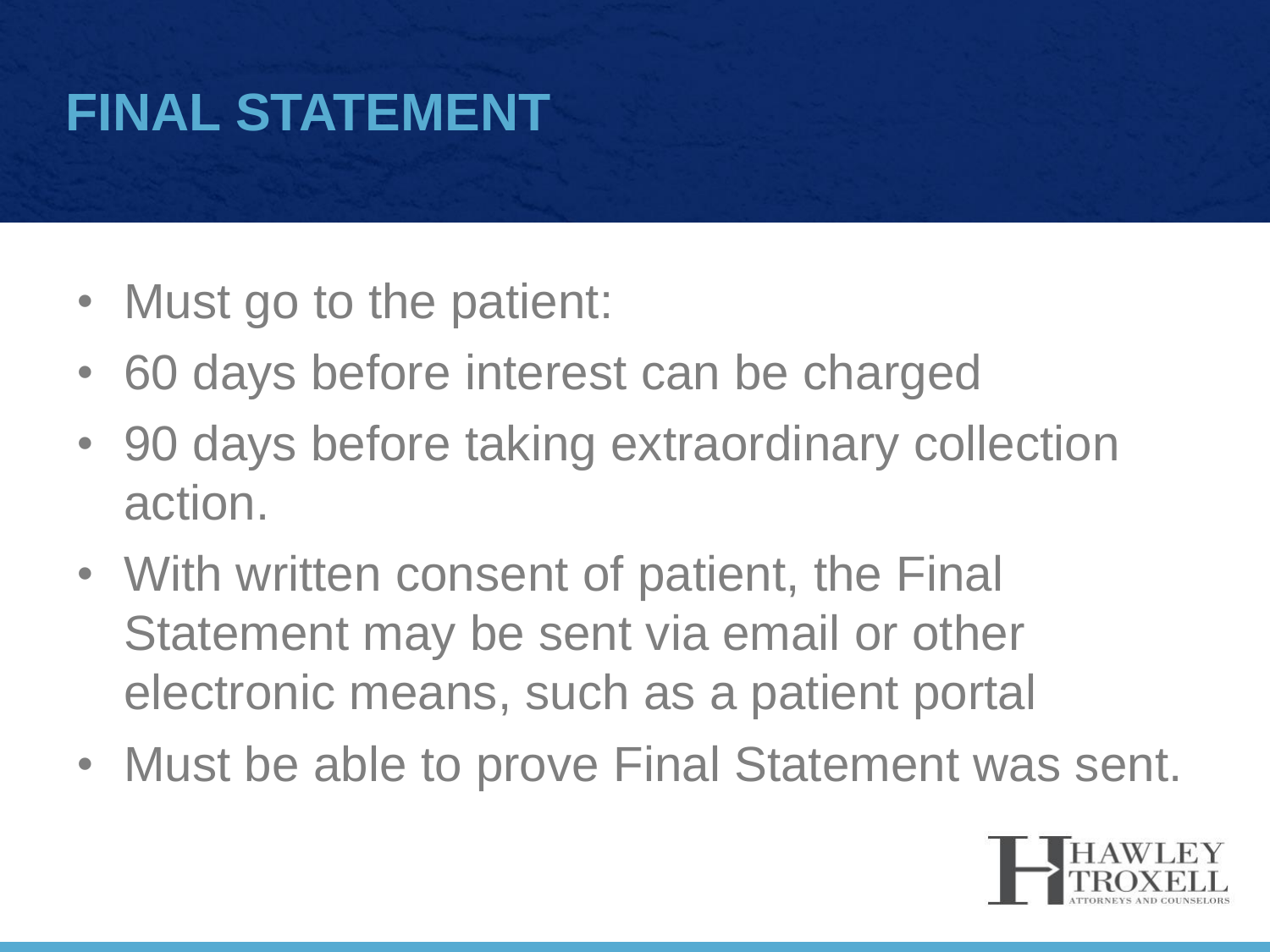#### **FINAL STATEMENT MUST INCLUDE**

- Name and contact information, including telephone number of the patient
- Name contact information, including telephone number of the healthcare facility where the services were provided
- A list of good and services, in reasonable detail
- Initial charges
- Dates services were provided

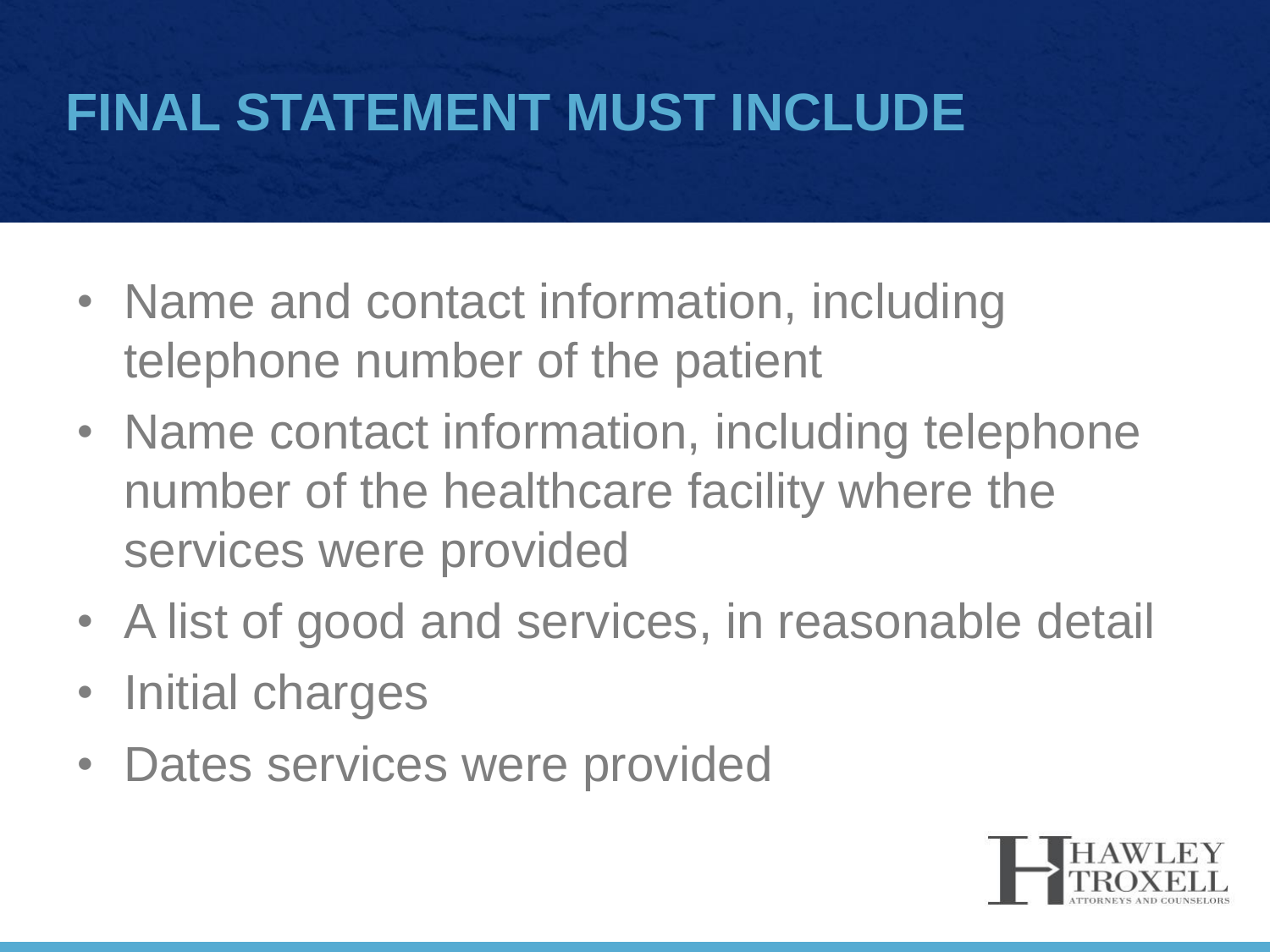#### **FINAL STATEMENT MUST INCLUDE**

- A statement telling the patient that a full itemized list of goods and services provided to the patient is available upon request
- Name of third-party payors to which the charges were submitted which includes the patient's group and membership numbers.
- Detailed description of all reductions, adjustments, offsets, third-party payor payments, payments received from patients, that adjust the initial charges
- Final amount patient is obligated to pay

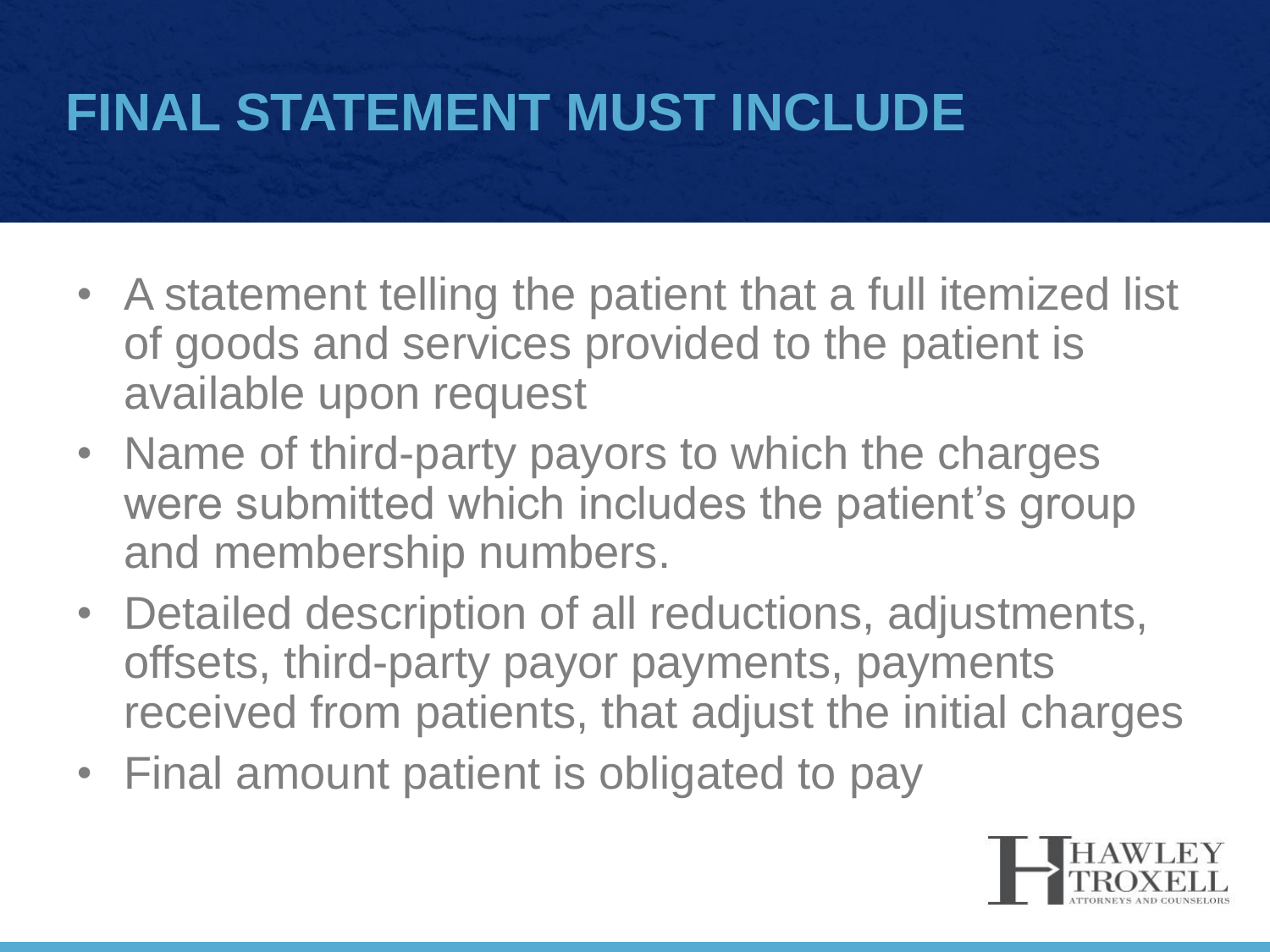#### **THREE-DAY RULE**

- The law presumes that patients will receive documents within 3 days after being sent by First-Class Mail.
- Providers should actually use 63 or 93-day timelines to proceed for collecting outstanding debt.

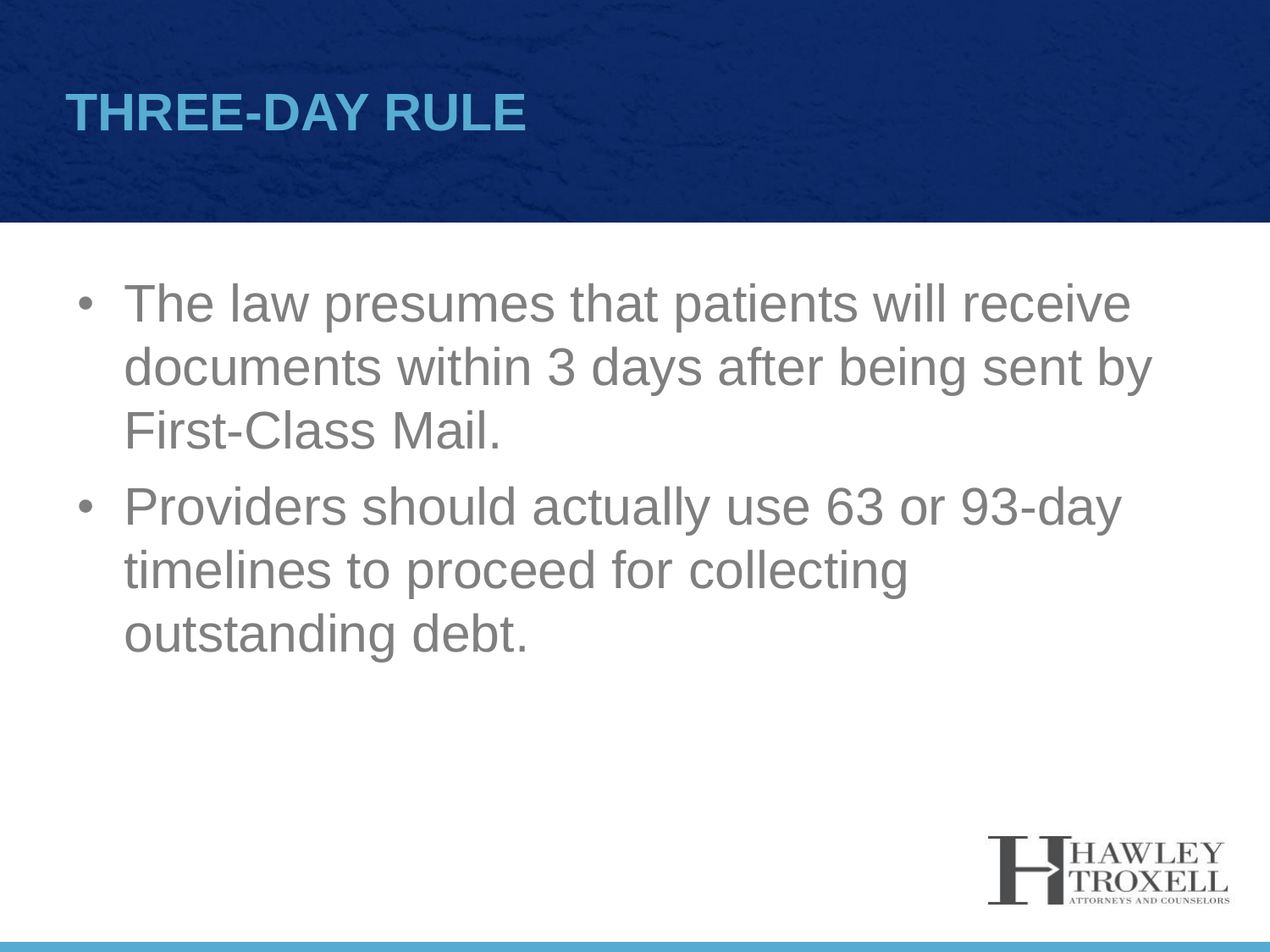#### **ATTORNEY FEES AND COSTS – I.C. 48-305**

- If you jump through all these hoops and engage in extraordinary collection actions, the there is a cap on recovery of fees and costs.
- Uncontested case \$350 or 100% of principal amount (whichever is less), plus interest
- Contested case \$750 or 100% of principal amount (whichever is less), plus interest.

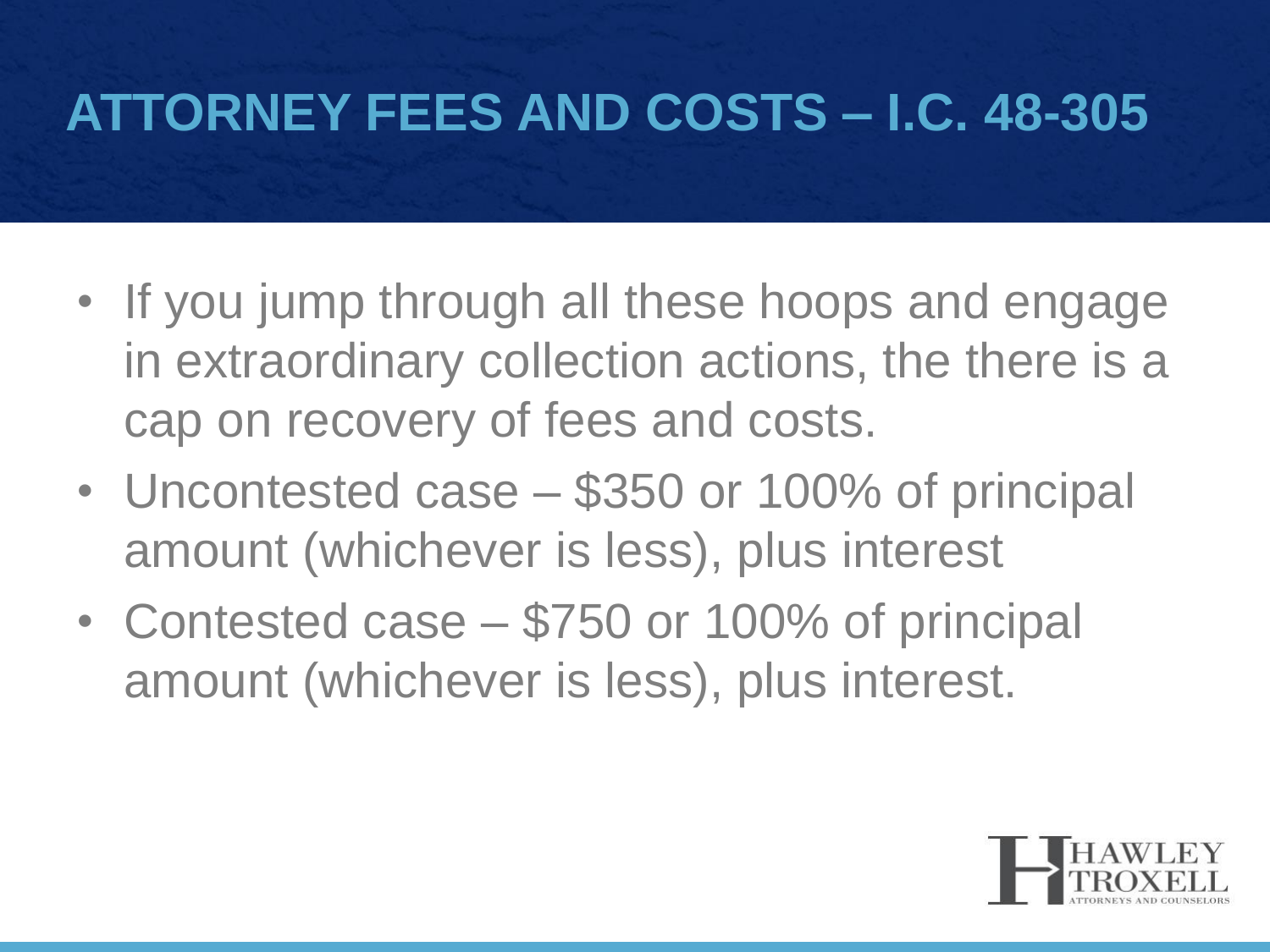#### **ATTORNEY FEES AND COSTS – I.C. 48-305**

- Post-judgment motions and writs \$25 plus costs of service.
- Willful attempts to avoid paying bona fide debt exempted.
- If patient prevails, he or she can recover attorney fees and costs incurred in contesting the debt, plus penalties (see below).

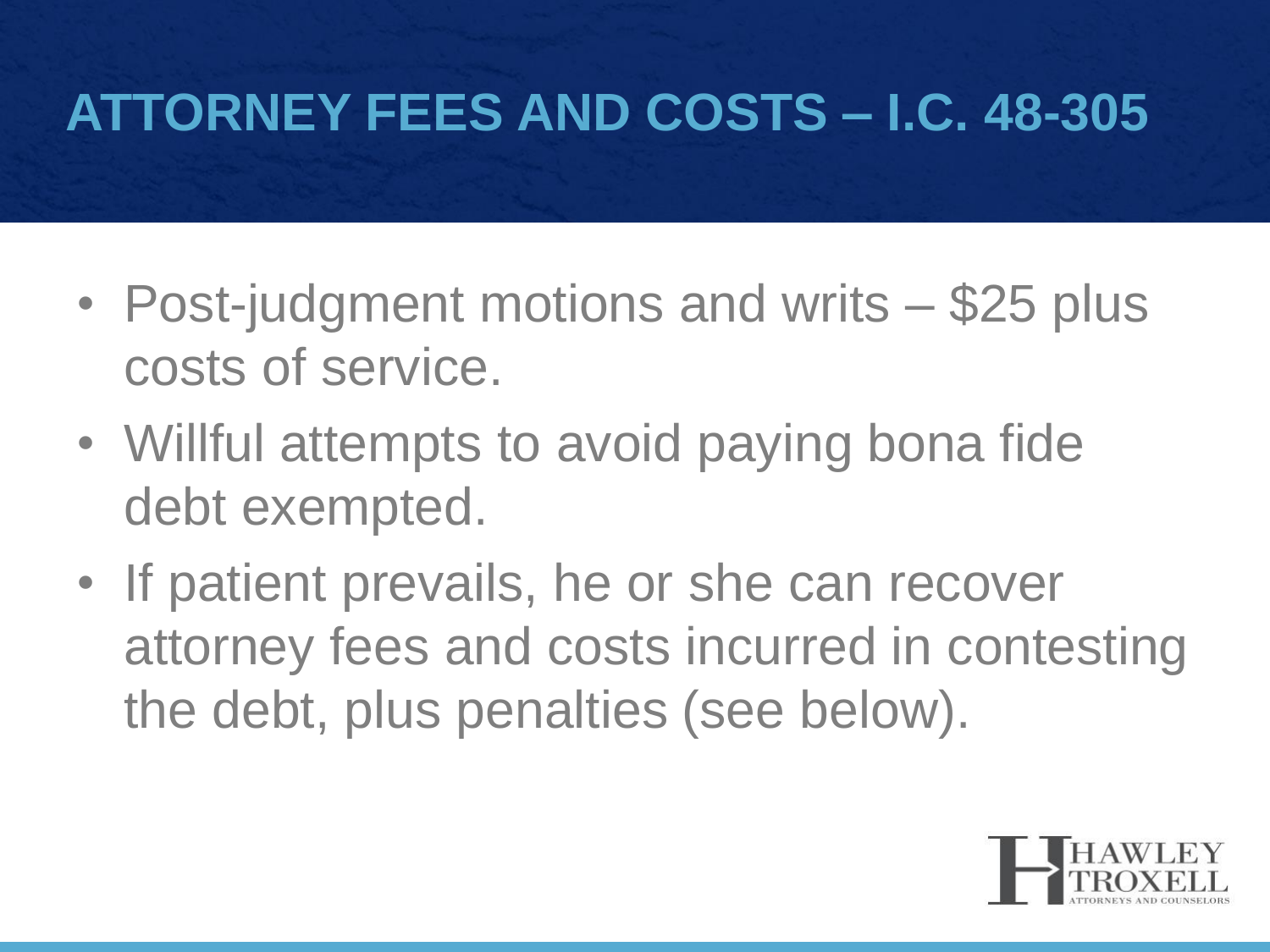#### **ENFORCEMENT AND PENALTIES**

- If any party takes extraordinary collection actions without meeting the requirements of the Act, the patient shall have no liability for any collection costs, expenses or fees.
- The party will also be liable to the patient for any actual damages sustained by the patient, or \$1,000, whichever is greater.

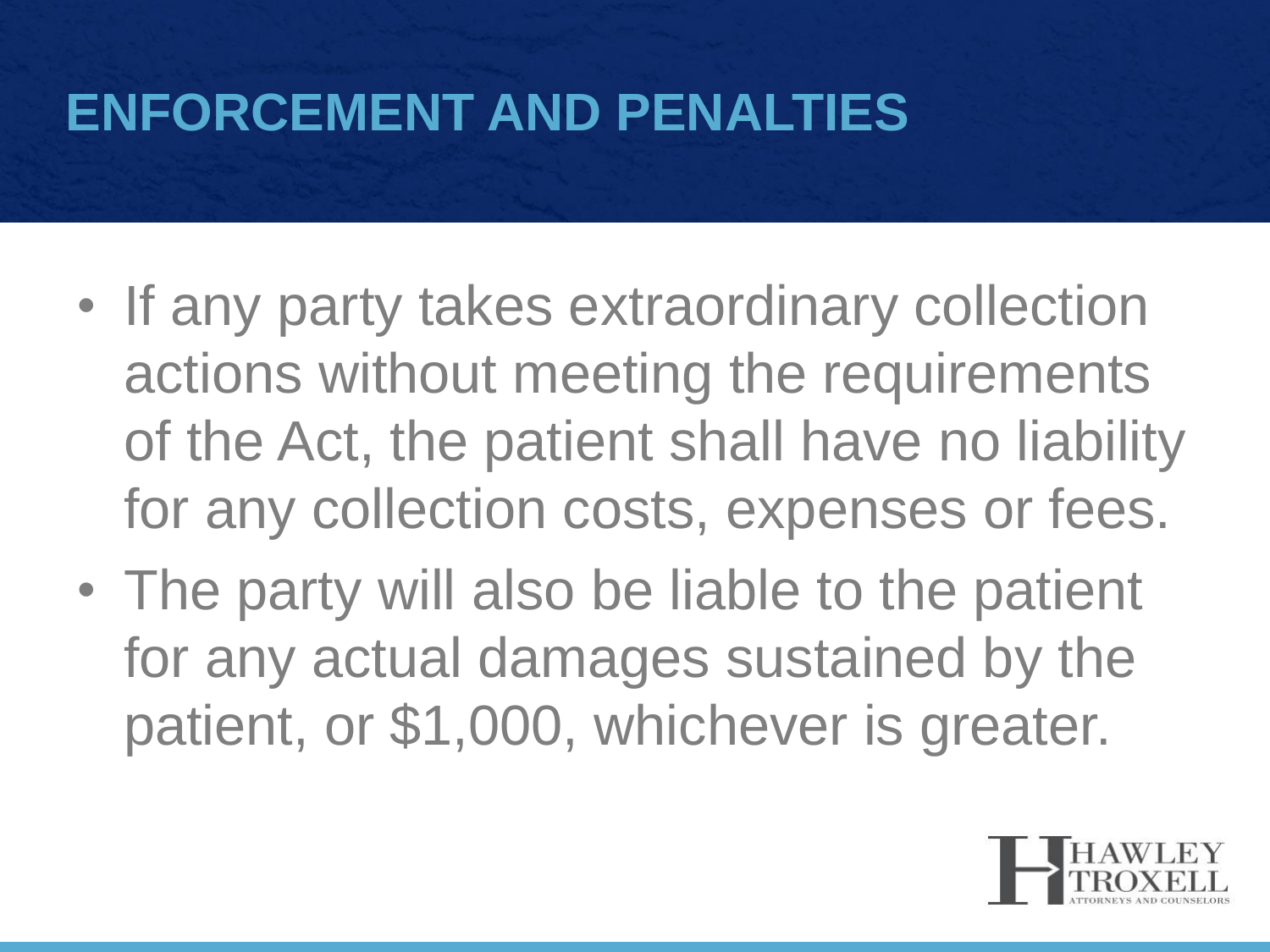#### **ENFORCEMENT AND PENALTIES**

• If party has knowingly violated the Act's requirements, the court may award 3 times the amount of actual damages, or \$3,000, whichever is greater. I.C. 48-311.

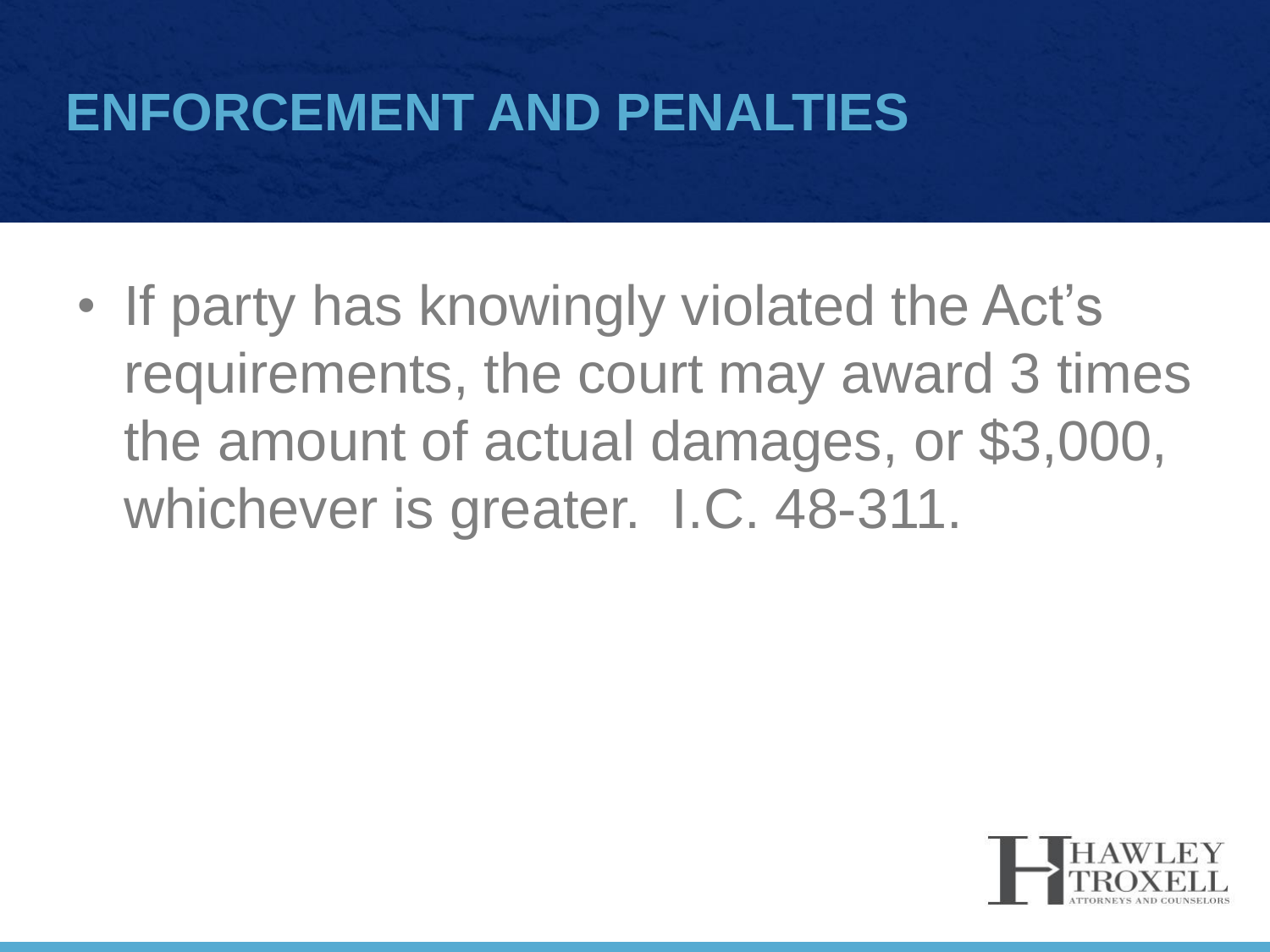#### **2021 LEGISLATURE – HOUSE BILL 42**

- Adds I.C. Section 48-313.
- Unanimously Approved by the House.
- Hearing in the Senate next week.
- For services prior to July 1, 2021, new section waives the 45 and 90 day extended timelines in Section 48-306 as long as all of the other requirements of Section 48-306 are met.
- You still have to bill the payor and send the CSS, but not within the required time frames.
- No attorney fees and costs.